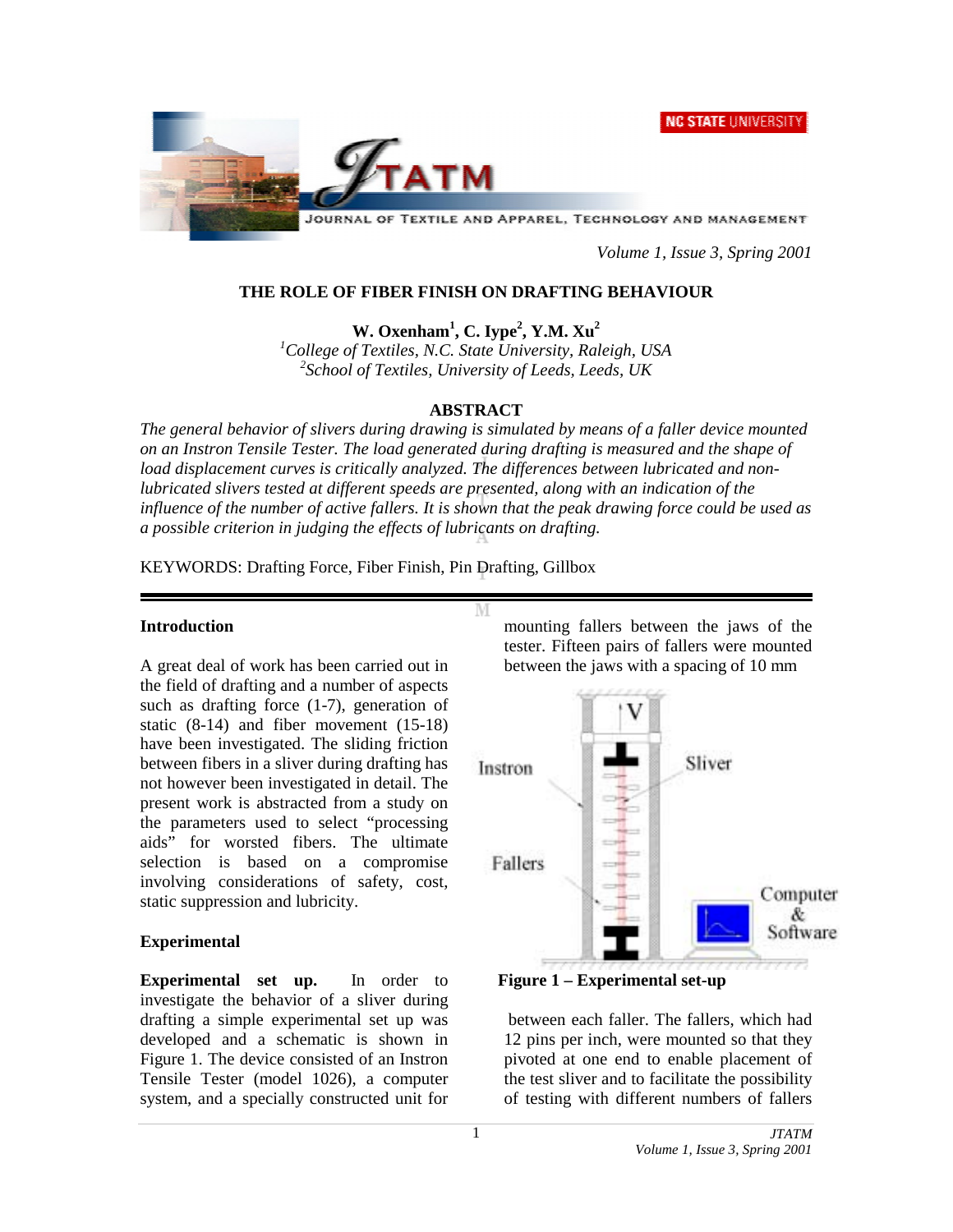in the test zone. The sliver is gripped by the top and bottom jaws of the tester, and the sliver is extended through the pins. The load extension data is recorded and analyzed by a computer, which is interfaced with the tester.

While the present set-up could not provide continuous drafting, and could only operate at relatively slow speeds, it was believed that the approach would lead to useful data. It was thought that in particular useful comparative information would be obtained on the influence of lubricants, settings and sliver weights.

**Experimental Conditions.** In the preliminary trials tests were carried out on slivers of various linear densities, which had been produced from acrylic (20 micron, mean fiber length 114 mm) and wool (26 micron, mean fiber length 81.5 mm). The "front ratch settings", (the distance between the front faller and the Instron's upper jaw) was set to 30mm, 45 mm and 60mm and the distance between the two jaws was set to 325mm. Six different experimental speeds, ranging from 50 m/min through 500 mm/min. were used during the initial testing phase. Prior to each test the sliver was pretensioned to 50 gf.

In the final trials 10ktex wool sliver  $(23\mu)$ and mean fiber length [H] 75.4mm) was used. This wool, which had an initial grease content of 0.46%, was prepared with the various "lubricants" given in Table 1. For each lubricant, applications of 0.3% and 0.6% were used, and the various samples were tested using all 15 pairs of fallers, a range of test speeds from 80 mm/min through 500 mm/min, and front ratch settings of 30 mm and 45 mm.

# **Preliminary Trials**

**Zones of Drawing Curves.** Sliver drawing curves (load-extension curves) are different from those obtained for fibers, yarns and fabrics since they do not exhibit any clear

#### **Table 1 Lubricants Used**

| " $Oi!$ "  | Description                        |
|------------|------------------------------------|
| Spirail    | Wax emulsion type lubricant        |
| <b>SKA</b> | recommended for spinning           |
| Oxitex 70  | Non-ionic, immiscible in water     |
|            | only                               |
| Hansa KG   | A combination of oxyethylated      |
| 6001       | fatty esters and aliphatic acids,  |
|            | miscible with cold water           |
| Croslube   | Water soluble, pH 7 (1% aqueous    |
| BD         | solution), weakly anionic          |
| Selbana    | Combination of special fatty acid  |
| 4554       | esters with antistats and nonionic |
|            | emulsifiers, miscible with water   |
|            | at room temperature.               |

J. breaking point. Typical drawing curves obtained are shown in Figure 2. When Ŧ fallers are used the drawing force increases much more quickly and the peak forces are A much larger When no fallers are used the drawing curve is much longer and smoother. T



 **Figure 2 - Typical Load Extension Curves** 



**Figure 3 – Idealized Load Extension**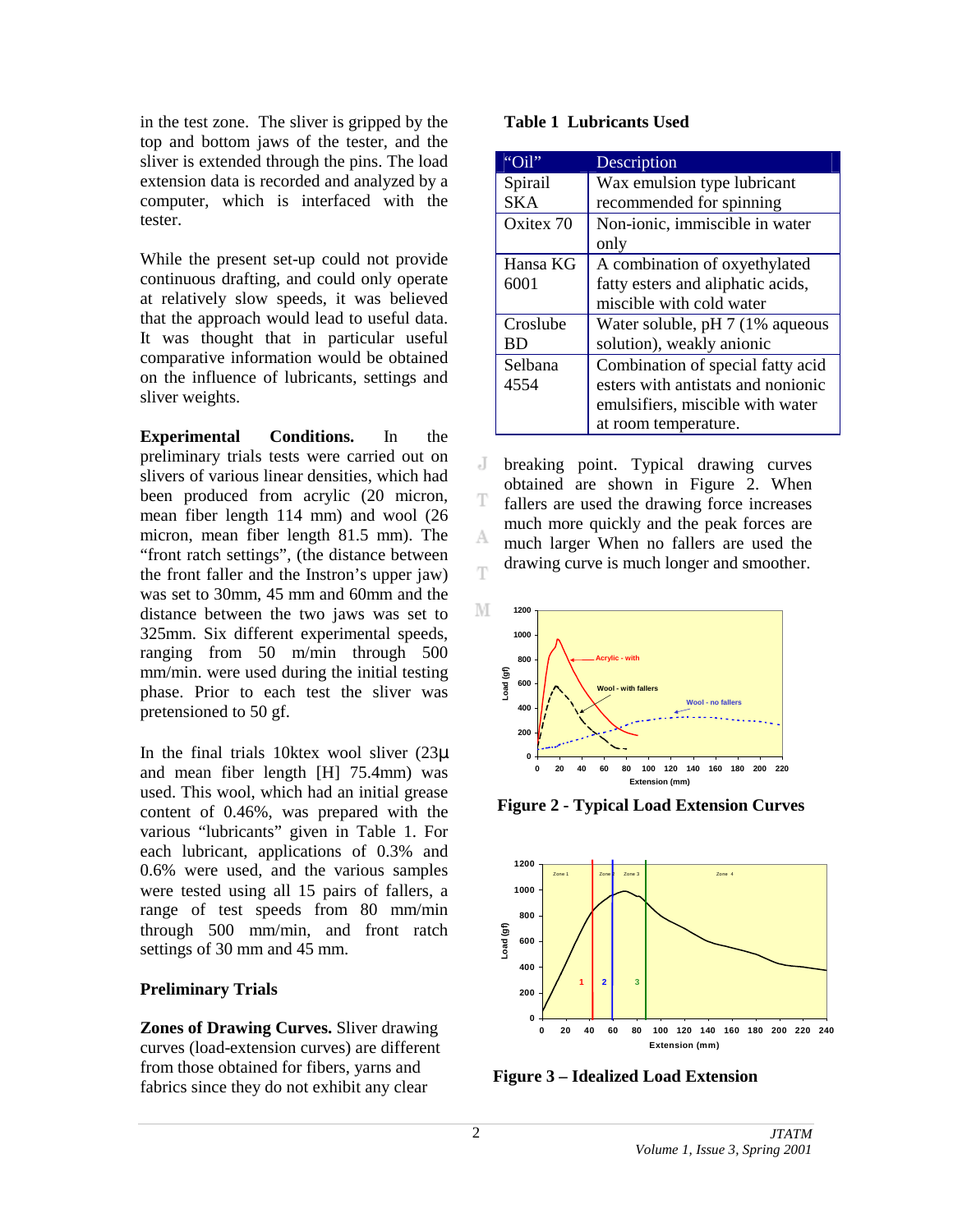In order to analyze and compare the drawing curves produced when the fallers are active it was found convenient to divide the curve into four zones. These are shown in Figure 3 where:

- Zone1 is the first region is the *initial linear zone* where the load rises rapidly (up to line 1);
- Zone 2 is the *post linear zone* which extends from line1 to line 2:
- Zone 3 is the *transitional zone,* which starts and ends when the drawing force is within 10gf of the maximum load (region between line 2 and line 3);
- Zone 4 is the final region is the *descending zone*, which follows line 3.

The curves obtained from initial trials with 6 ktex wool sliver were analyzed in terms of the different "zones" and the results are summarized in Figure 4. It is evident from these curves that the testing conditions do not appear to have a major influence on various zone lengths. The minor trends, which seem to be exhibited, are:

- The length of zone1 seems to be marginally increased with increasing ratch;
- The length of zone 2 seems to be marginally reduced with increasing ratch,
- The total length of zones  $1+2+3$  seems to marginally increase with testing speed.

The length of the linear zone is about 7-8 mm and since a typical breaking elongation for the wool sample used was roughly 33 mm (based on 40% elongation) it is evident that the behavior of the sliver in the linear region is likely to be heavily influenced by the fiber elasticity and crimp. Beyond this region fibers start relative movement and the curve is the result of several factors. There will be changes from static to dynamic friction and potential stick-slip phenomena. In addition there will be an increase in normal pressure between fibers and between fibers and the pins. This is followed by the transitional zone, where the relative

**Influence of Ratch and Test Speed on "Zone 1"**







**Infuence of Ratch and Test Speed on Total of Zones 1+2+3**



**Figure 4 – Influence of Test Conditions**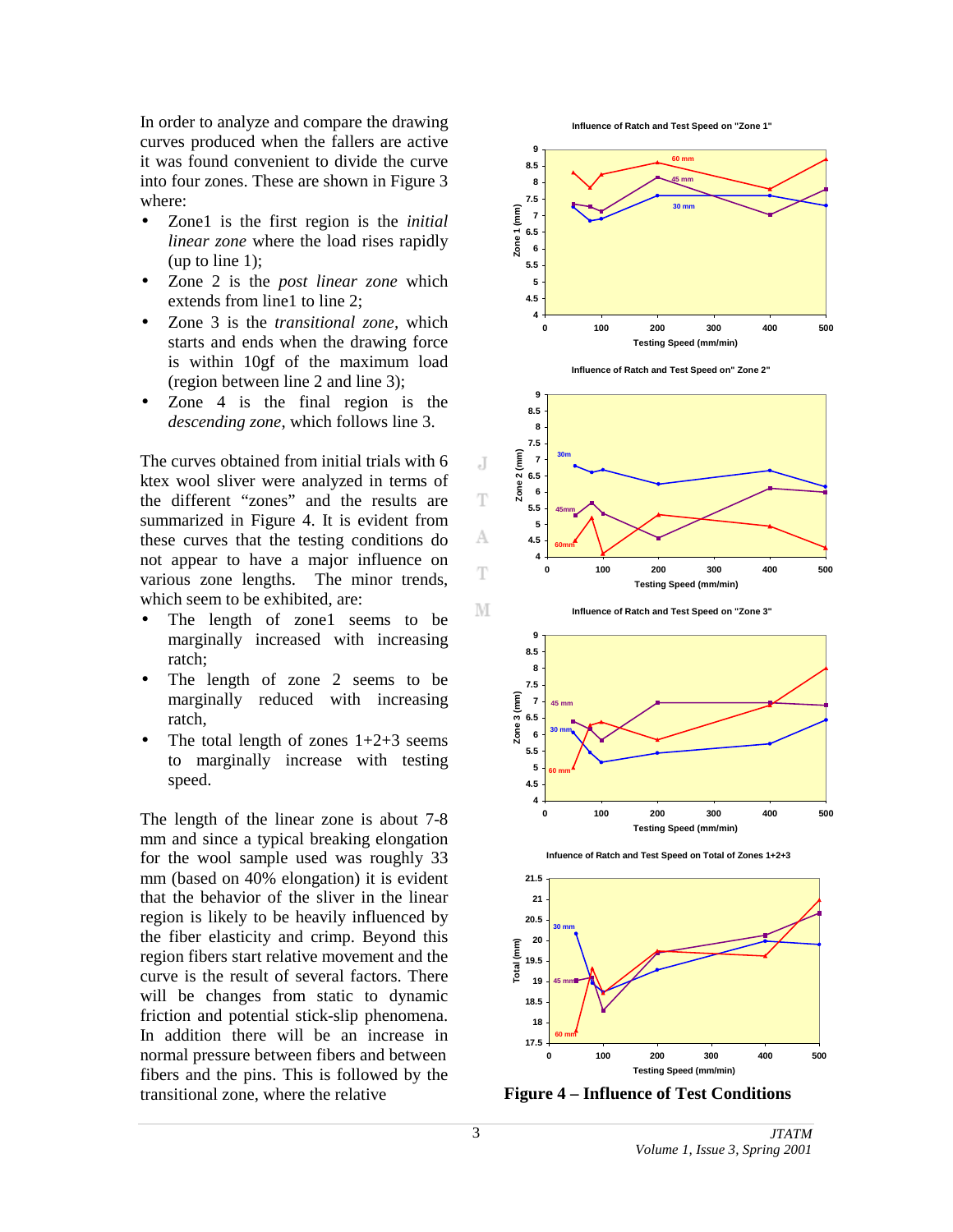movement of the fibers becomes more important, and the elastic component of the fiber gradually reduces. The total of the first three zones is about 20mm and after this displacement the sliding of fibers becomes dominant and the drawing force gradually reduces.

**Slope of Curves**. It is also possible to compare the shape of the curves in terms of the slope of the linear zone and Table 2 shows the data from the preliminary trials with the 6 ktex acrylic sliver. It is clear from this table that the slopes of the curves are very similar irrespective of drawing speed or front ratch setting. These results indicate that the shape of the drawing curve mainly depends on the properties of the sliver including: fiber type, fiber length and fineness, sliver preparation, plus the type of fallers, etc.

**Table 2 – The influence test conditions on slope of drawing curve** 

|                    | <b>SLOPE OF DRAWING</b> |                               | <b>CURVE</b>     |
|--------------------|-------------------------|-------------------------------|------------------|
| <b>Test Speed</b>  |                         | Ratch                         |                  |
|                    | <b>30mm</b>             | 45 <sub>mm</sub>              | 60 <sub>mm</sub> |
| 50 mm/min.         | 88 degrees 41'          | 88 degrees 18' 87 degrees 55' |                  |
| $80$ mm/min.       | 88 degrees 35'          | 88 degrees 25' 88 degrees 02' |                  |
| 100 mm/min.        | 88 degrees 38'          | 88 degrees 22' 88 degrees 07' |                  |
| 200 mm/min.        | 88 degrees 45'          | 88 degrees 24' 88 degrees 10' |                  |
| 400 mm/min.        | 88 degrees 44'          | 88 degrees 25' 88 degrees 00  |                  |
| 500 mm/min.        | 88 degrees 41'          | 88 degrees 21' 88 degrees 00  |                  |
| <b>Mean values</b> | 88 degrees 41'          | 88 degrees 23' 88 degrees 02' |                  |

The affect of sliver processing is shown in Figure 5, which includes drawing curves for different acrylic slivers. It is clear from this figure that, as expected, sliver weight has a systematic influence on drawing force. It is also clear that the relative extension to achieve peak load is similar for the different sliver weights.

**Influence of Front Ratch and Number of Active Fallers.** For each front ratch the number of fallers was reduced by pivoting the lowest pair of fallers out of the sliver. The results obtained are shown in Figures 6,7 and 8, from which it can be clearly seen







**Figure 6 - Peak Force (20ktex Acrylic)** 



**Figure 7 – Peak Force 9ktex Wool)** 





J.

Ŧ

А

T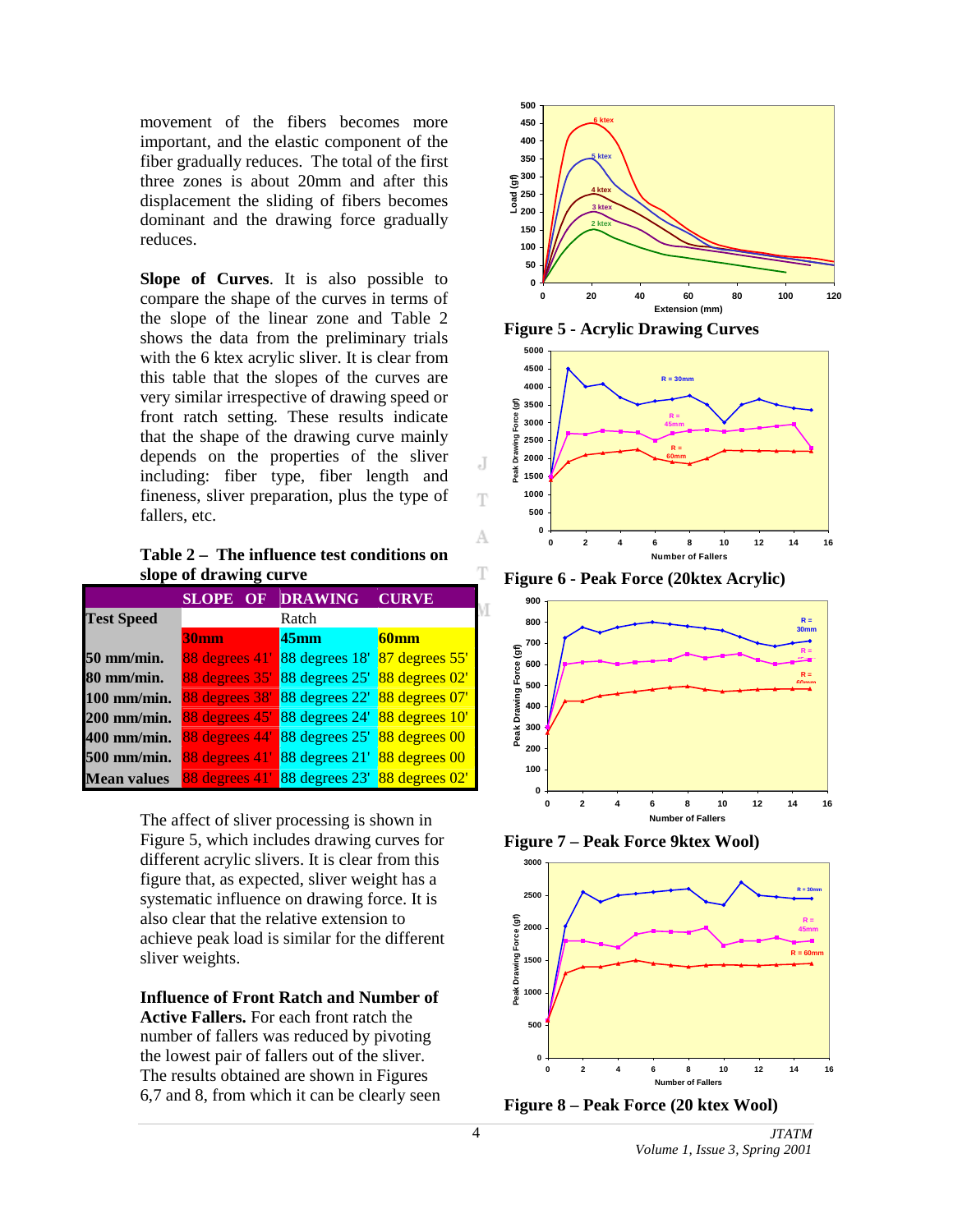that the front ratch plays a significant role in the peak drawing force achieved. This is attributed to the greater section of fiber length that is controlled by the fallers when the ratch is smaller, which increases the contact area and the normal pressure between fibers.

The role of the number of active fallers is unusual since the drawing force does not always increase with an increase in the number of fallers. Indeed it can be observed that there is major increase in drafting force with the introduction of the first pair of fallers and there after the number of additional fallers seem to have little effect. Statistical analysis of the data showed that there is only a real difference in the drawing force when the first two pairs of fallers are introduced and thereafter there is no significant difference in drawing force with additional fallers. The shapes of the drawing curves were examined for different numbers of fallers and it was found that Zone 1 was linear when 4 pairs of fallers were used for wool and 6 pairs of fallers were used for acrylic. The addition of more fallers slightly improved the linearity of Zone 1 but this was a marginal effect. Taking into account the distance between the fallers and the front ratch setting it was estimated that at least 75% of the fibers were controlled by the upper jaw and these fallers (i.e. 4 for wool and 6 for acrylic).

**Influence of Sliver Weight.** It has been shown in Figure 5 that the sliver weight has an effect on the drawing curves. If the load is normalized (by dividing by the linear density of the sliver) it can be seen from Figure 9 that for the acrylic fibers the resultant curves are almost identical.

**Effect of Drawing Speed.** While it has already been shown in Figure 4 that the drawing speed has little influence on the shape of the curves, it was believed that this parameter might influence the peak load. The results obtained for the 6 ktex acrylic sliver are shown in Figure 10 and statistical analysis reveals that there was no difference

between the peak loads obtained at different speeds, except for one point at a front ratch setting of 60mm.



**Figure 9 - Normalized Curves (Acrylic)** 



**Figure 10 – Effect of Speed (6 ktex Acrylic)** 

## **The Behavior of "Lubricated" Wool Sliver During Drawing**

Experiments were carried out using 10ktex wool slivers, which had been treated with the "lubricants" listed in Table 1. In addition an "untreated" sliver was also tested to act as a reference value. The slivers were evaluated using the set-up shown in figure 1 and in all cases all of the fallers were in place. In order to reduce the experiments and maximize the data an experimental design was set up [details of which are available elsewhere (19)], and using statistical techniques, such as analysis of variance, it was possible to determine the influence of various parameters and to establish whether further specific experiments were necessary. The analysis revealed that statistically all factors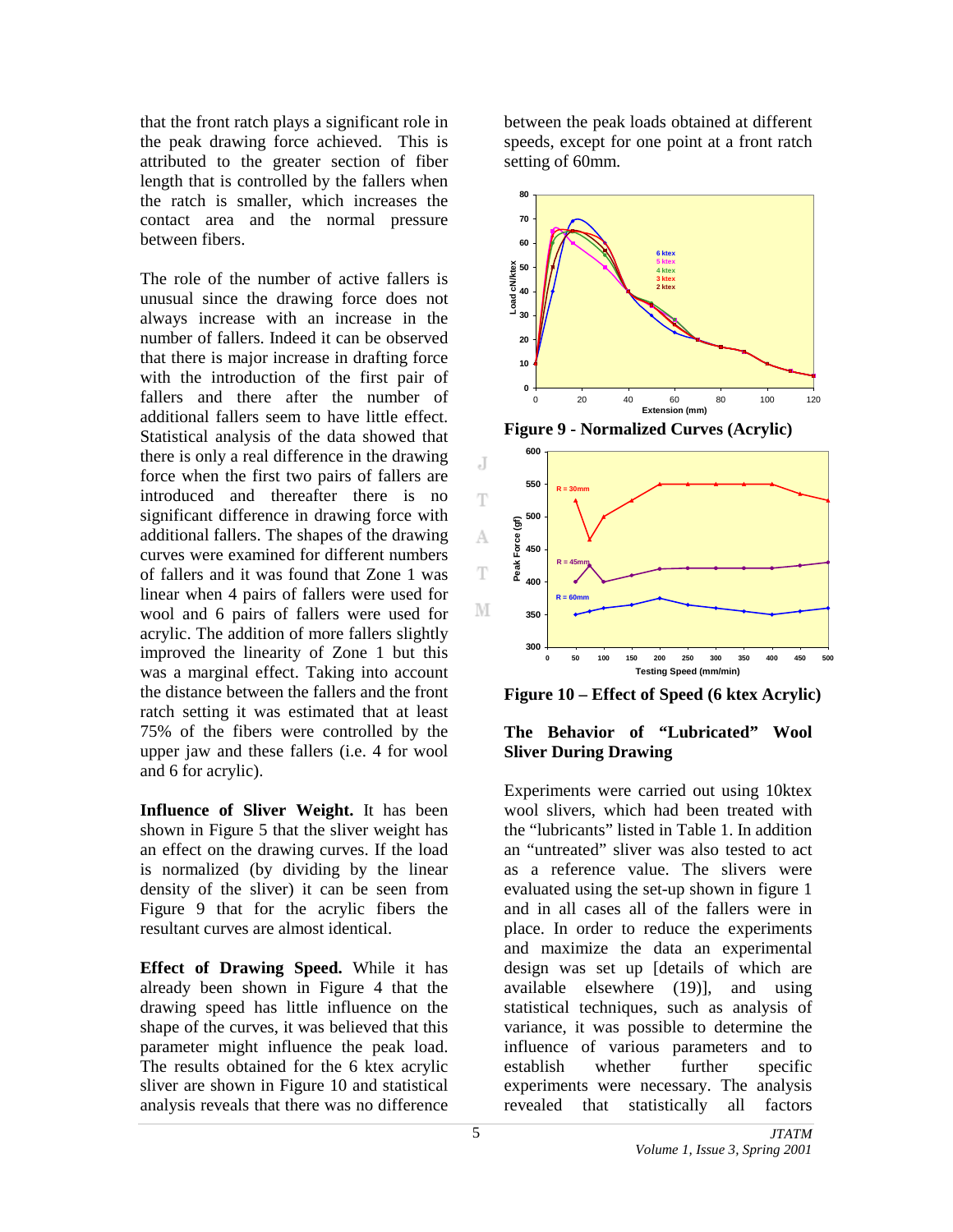considered were significant, but that the influence of drawing speed and front ratch had a much greater impact on drawing force than the type and amount of oil added.

#### **Influence of Lubricant Type and Level.** It

is interesting to note that for the different lubricants used during the present study, the shape of the drawing curves were very similar. Indeed the statistical analysis showed that there was very little difference in the slopes of the various drawing curves. Furthermore when the extension values (Zone 1+2+3) of the different lubricated samples were compared, it was again found that there was no statistically significant difference. It was thus established that the peak drawing force was the primary

criterion for differentiating between the lubricants.

Tables 3 and 4 show the mean peak drawing force averaged over all five testing speeds, and their coefficients of variation. It is clear from these tables that the mean values of lubricant 4554 and lubricant 70 are lower and their CV values are smaller than the other samples. A further feature is that the drawing force measured with lubricant is higher than without lubricant. It can also be observed that the drawing force is higher for the higher add-on level of lubricant but this effect is small. Table 5 gives an overall relative rating of the various lubricants used in the present trials.

|  | Table 3 - Mean Drawing Forces and CV% (0.3% Oil) |  |  |  |
|--|--------------------------------------------------|--|--|--|

|                             |                       | $\overline{\phantom{a}}$<br>4554 | 70     | 6001       | <b>SKA</b> | <b>BD</b> | <b>No Oil</b> |
|-----------------------------|-----------------------|----------------------------------|--------|------------|------------|-----------|---------------|
| $\overline{\text{Rateh}}$ = | $F_{\text{max}}(gf)$  | 573.8                            | 616.52 | 648.24     | 618.62     | 636.84    | 601.28        |
| $\sqrt{45}$ mm              | $\text{CV}\%$         | 5.24                             | 7.93   |            | 9.64       | 11.71     | 9.81          |
| $\overline{\text{Rateh}}$ = | $l_{\rm max}(\rm gf)$ | 756.52                           | 748.88 | 823.36     | 793.56     | 820.79    | 759.4         |
| 30mm                        | $\rm{CV\%}$           | 5.39                             | 8.58   | $\bm{4.4}$ | $\sqrt{2}$ | 10.83     | 9.77          |

J

Ŧ

## **Table 4 - Mean Drawing Forces and CV% (0.6% Oil)**

| 1.1<br>, vov / v v 11       |                            |        |        |        |            |           |               |
|-----------------------------|----------------------------|--------|--------|--------|------------|-----------|---------------|
|                             |                            | 4554   | 70     | 6001   | <b>SKA</b> | <b>BD</b> | <b>No Oil</b> |
| $\overline{\text{Rateh}}$ = | $F_{\rm max}(\mathrm{gf})$ | 581.24 | 593.72 | 660.6  | 624.88     | 633.64    | 601.28        |
| $\sqrt{45}$ mm              | $\text{CV}\%$              | 8.65   | $-4.1$ | 10.6   | 7.56       | 11.75     | 9.81          |
| $\vert$ Ratch $=$           | $F_{max}(gf)$              | 772.32 | 780.88 | 848.12 | 789.36     | 805.4     | 759.4         |
| 30mm                        | $CV\%$                     |        | 9.24   | 10.3   | 10.6       | 12.69     | 9.77          |

| <b>Experimental Conditions</b> | <b>Relative order of Drawing Force</b> |
|--------------------------------|----------------------------------------|
| Ratch = $30$ mm, oil = $0.3\%$ | 4554 < 70 < SKA < BD < 6001            |
| Ratch = $30$ mm, oil = $0.6\%$ | 70 < 4554 < SKA < BD < 6001            |
| Ratch = $45$ mm, oil = $0.3\%$ | 4554 < 70 < SKA < BD < 6001            |
| Ratch = $45$ mm, oil = $0.6\%$ | 4554 < 70 < SKA < BD < 6001            |

**Influence of Test Speed.** Figure 11 shows experimental curves that demonstrate the change in peak drawing force with testing speed. It is evident from these curves that, while there may be some minor inconsistencies, all of the curves tend to follow the same trend of passing through a minimum as test speed increases. Similar

behavior has been reported for lubricated yarn and metal guides [20,21] and the trend exhibited follows the general behavior of boundary lubrication described by a Stribeck curve [22]. When the fibers have lubricant they clearly display a minimum value of drawing force when the test speed is about 200mm/min. While outside the scope of the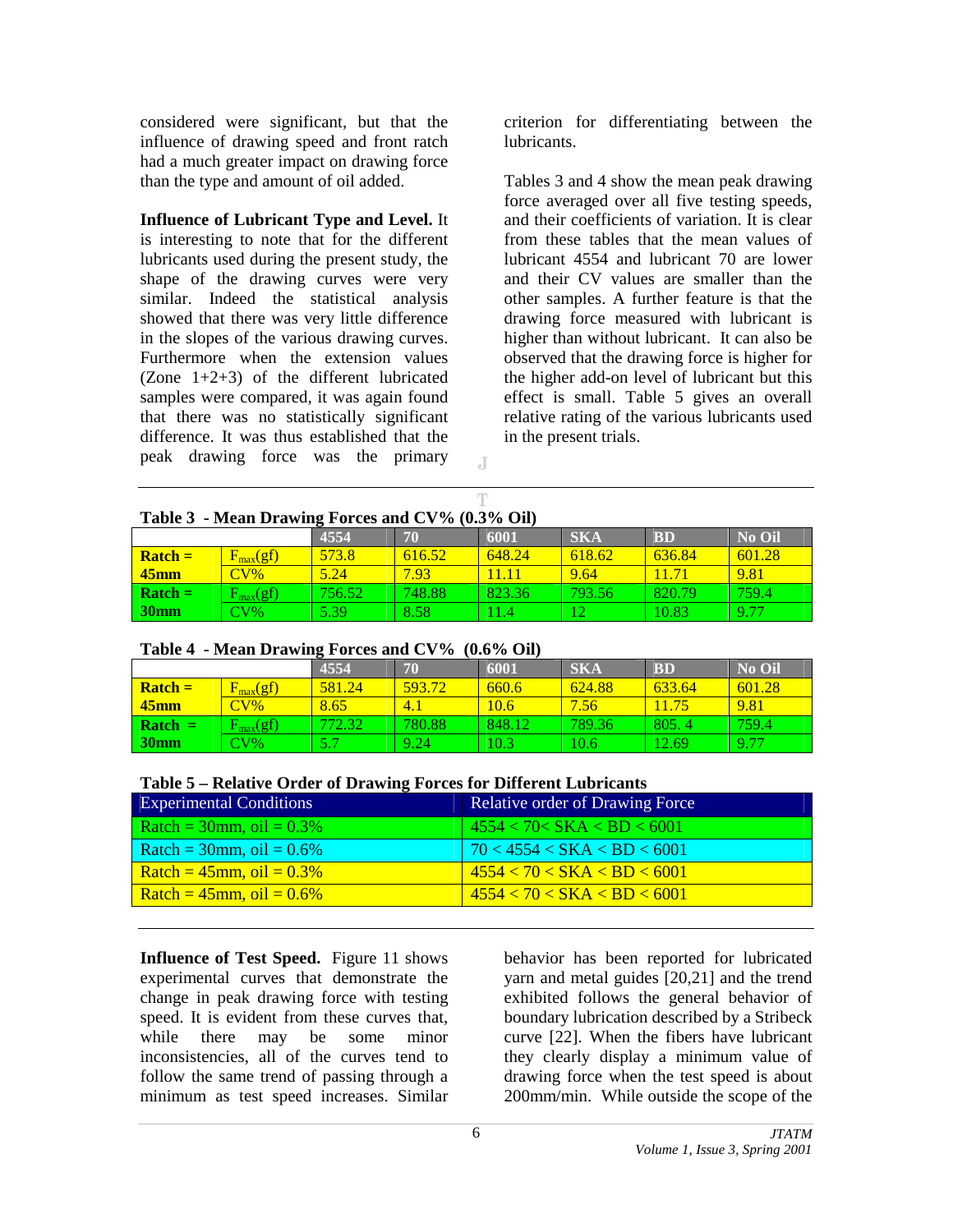present paper, it is of interest to note that measurements of static electrification in the slivers, (when carried out under similar atmospheric conditions), followed a similar trend with minimum static being produced in lubricated slivers at about 200 mm/min drawing speed [19].

## **Conclusions**

The paper outlines a technique to simulate the drawing of fiber through pins, such as is encountered on a gill box. While there are obvious differences because the present test is essentially "static" as opposed to the dynamic situation during drafting, it was believed that this should provide some insight into the role played by lubricants. The use of various factors such as the slope of the curve, peak force, and dividing the drafting curve into regions, can be used to compare the different curves.

It is shown that the use of two sets of fallers, combined with an appropriate ratch setting, are sufficient to create a drawing force almost the same as when all sets of fallers were present. In a real drafting set-up the other fallers are necessary to control shorter fibers and retain them until they reach the front zone of the drafting unit. Lubricant is shown to change peak force but this is also influenced by the testing speed.

While in general, viscosity plays a role in the peak drawing force, it was not possible to find a direct correlation in the present study. Similarly surface tension can also play a role in drafting behavior but no simple relationships could be established during the reported trials [19]. While it is possible to speculate on the requirements of good drawing lubricants, such as: -low friction; "good" cohesion; good antistatic properties; environmentally, operator and machinery friendly; there is still considerable improvement in the basis of optimum lubricant selection. For good drawing the lubricant should combine the benefits of low friction under low

**(Ratch = 45mm, Oil = 0.3%)**



**Figure 11. The Influence of "Oil", Testing Speed, and Ratch on Peak Drawing Force**